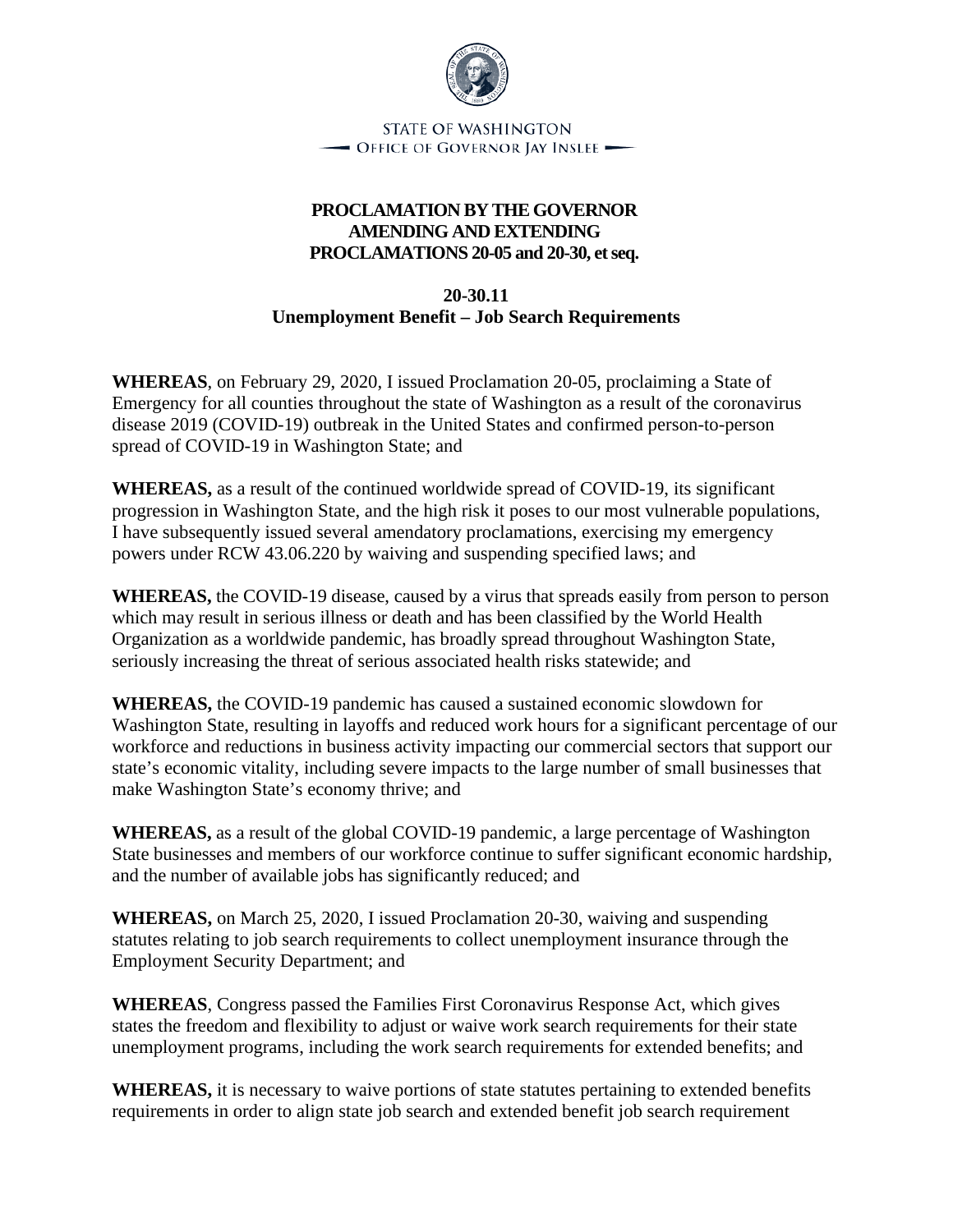waivers, thus enabling Washington State to flexibly administer unemployment programs, maintain the health and safety of Washingtonians and assist the state in recovering from the economic losses caused by the COVID-19 pandemic; and

**WHEREAS,** under the provisions of RCW 43.06.220(4), the statutory waivers and suspensions of Proclamation 20-30, et seq., have been periodically extended by the leadership of the Washington State Senate and House of Representatives, and which I have acknowledged in subsequent sequentially numbered proclamations; and

**WHEREAS,** on January 15, 2021, under the provisions of RCW 43.06.220(4), the statutory waivers and suspensions of Proclamation 20-30, et seq., were extended by Senate Concurrent Resolution 8402 until the termination of the state of emergency pursuant to RCW 43.06.210, or until rescinded, whichever occurs first; and

**WHEREAS,** the worldwide COVID-19 pandemic and its progression in Washington State continues to threaten the life and health of our people as well as the economy of Washington State, and remains a public disaster affecting life, health, property or the public peace; and

**WHEREAS**, the Washington State Department of Health continues to maintain a Public Health Incident Management Team in coordination with the State Emergency Operations Center and other supporting state agencies to manage the public health aspects of the incident; and

**WHEREAS**, the Washington State Military Department Emergency Management Division, through the State Emergency Operations Center, continues coordinating resources across state government to support the Department of Health and local health officials in alleviating the impacts to people, property, and infrastructure, and continues coordinating with the Department of Health in assessing the impacts and long-term effects of the incident on Washington State and its people.

**NOW, THEREFORE**, I, Jay Inslee, Governor of the state of Washington, as a result of the above-noted situation, and under Chapters 38.08, 38.52, and 43.06 RCW, do hereby proclaim that a State of Emergency continues to exist in all counties of Washington State, that Proclamation 20-05 and all amendments thereto remain in effect as otherwise amended, and that Proclamations 20-30, et seq., are amended to recognize the extension of statutory waivers and suspensions therein by the Washington State Legislature until the termination of the COVID-19 State of Emergency or until rescinded, whichever occurs first.

I again direct that the plans and procedures of the *Washington State Comprehensive Emergency Management Plan* be implemented throughout state government. State agencies and departments are directed to continue utilizing state resources and doing everything reasonably possible to support implementation of the *Washington State Comprehensive Emergency Management Plan* and to assist affected political subdivisions in an effort to respond to and recover from the COVID-19 pandemic.

I continue to order into active state service the organized militia of Washington State to include